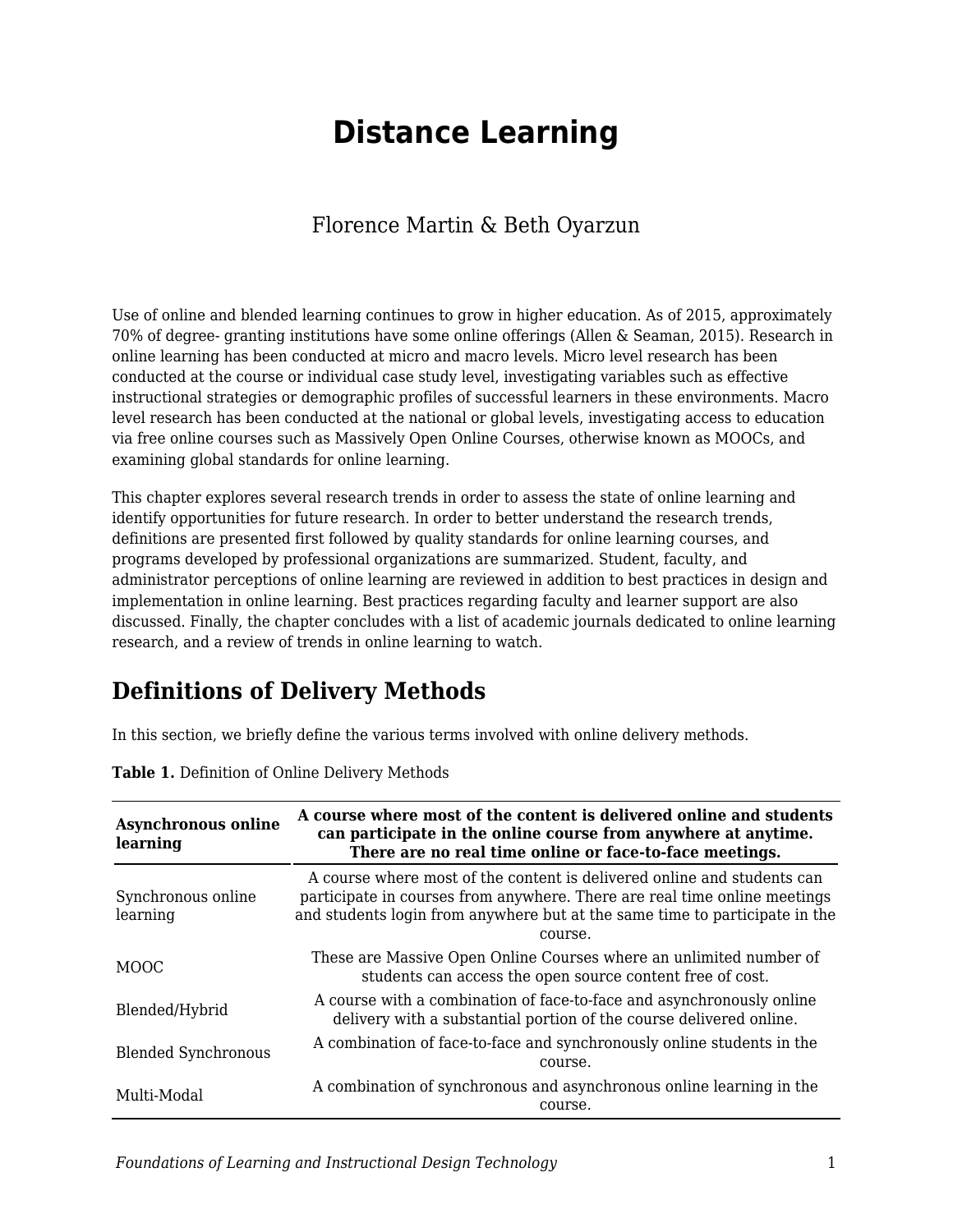Distance education and online learning are terms that are often used interchangeably. However, online learning and its components are encompassed within distance education, which contains two components that are not representative of online learning: correspondence courses and satellite campuses. Figure 1 is a visual representation of the delivery methods of distance education.



Figure 1. Online Learning Delivery Methods

# **Standards and Frameworks for Online Learning**

Various standards and frameworks are available for instructors and administrators to use when designing and implementing online learning. Shelton (2011) reviewed 13 paradigms for evaluating online learning and suggested a strong need for a common method for assessing the quality of online education programs. Shelton (2011) found that a theme of institutional commitment, support, and leadership was frequently seen in these standards. At least 10 of the standards included an institutional commitment, support, and leadership theme as a primary indicator of quality. Teaching and learning was the second most cited theme for indicating quality.

Daniel and Uvalic-Trumbic (2013 ) in their review of quality online learning standards list institutional support (vision, planning, and infrastructure), course development, teaching and learning (instruction), course structure, student support, faculty support, technology, evaluation,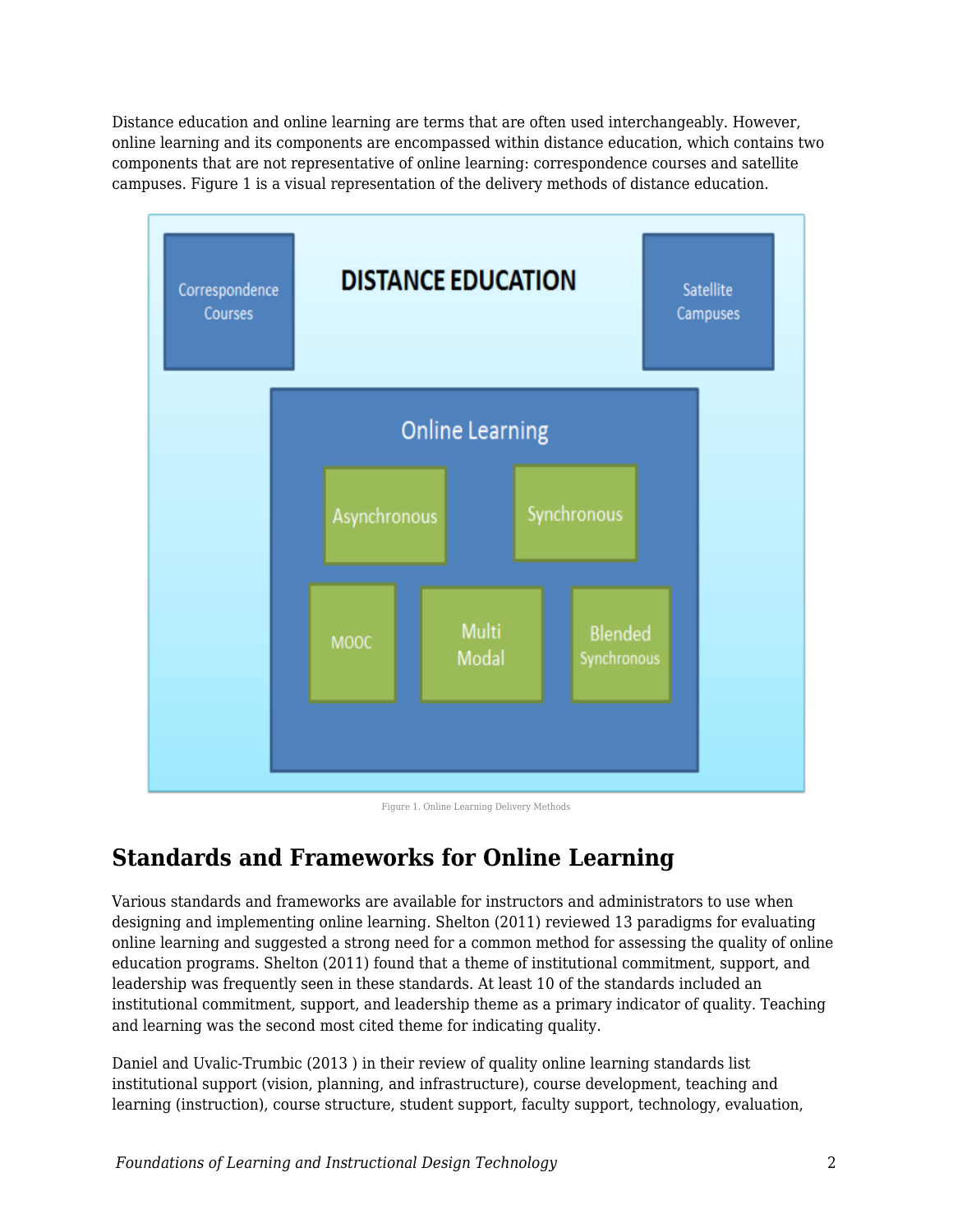student assessment, and examination security as elements essential for quality online learning. They also add that to assure quality online learning in higher education the most essential requirement is the institutional vision, commitment, leadership, and sound planning.

Martin, Polly, Jokiaho, and May (2017) on reviewing twelve different global standards for online learning found that the number of standards varied in these documents from 17 to 184 (Table 21). Instructional analysis, design, and development  $(N=164)$ ; student attributes, support, and satisfaction  $(N=115)$ ; and institutional mission, structure, and support  $(N=102)$  were the top categories. Course facilitation, implementation, and dissemination  $(N=40)$ ; policies and planning  $(N=33)$ ; and faculty support and satisfaction  $(N=27)$  were rated the lowest three.

**Table 2.** Standard Details (Name, Year, Sponsor, Number of Sections and Number of Standards). Used with permission from Martin, Polly, Jokiaho & May (2017).

| <b>Standard Name</b>                                                                                     | Year                                    | <b>Sponsor</b>                                                                 | <b>Number</b><br>oť<br><b>Sections</b> | <b>Number of</b><br><b>Standards</b> |
|----------------------------------------------------------------------------------------------------------|-----------------------------------------|--------------------------------------------------------------------------------|----------------------------------------|--------------------------------------|
| Quality on the Line: Benchmarks for Success in<br><b>Internet Based Distance Education</b>               | 2000                                    | Institute for<br>Higher Ed<br>Policy,<br>supported by<br>NEA and<br>Blackboard | 7                                      | 24                                   |
| Open eQuality Learning Standards (Canada),<br>http://www.eife-l.org/publications/quality/<br>oegls/intro | 2004                                    | Canada                                                                         | 4                                      | 25                                   |
| Online Learning Consortium (Formerly Sloan-C)<br>Quality Scorecard                                       | 2005                                    | <b>OLC</b><br>Consortium                                                       | 8                                      | 75                                   |
| <b>Blackboard Exemplary Rubric</b>                                                                       | 2000                                    | Blackboard                                                                     | 4                                      | 17                                   |
| <b>Quality Matters</b>                                                                                   | 2015, 5th<br>edition                    | <b>Quality Matters</b>                                                         | 8                                      | 45                                   |
| CHEA Institute for Research and Study of<br><b>Accreditation and Quality Assurance</b>                   | 2002<br>revision 1                      | Council for<br>Higher<br>Education<br>Accreditation                            | 7                                      | 7                                    |
| NADEOSA (South Africa)                                                                                   | 2005<br>revision of<br>1996<br>document |                                                                                | 13                                     | 184                                  |
| ACODE (The Australasian Council on Open,<br>Distance and e-learning)                                     | 2014                                    | Australasian<br>Council on<br>Open, Distance<br>and e-learning                 | 8                                      | 64                                   |
| AAOU (Asian Association of Open Universities)                                                            | no date                                 | Asian<br>Association of<br>Open<br>Universities                                | 10                                     | 54                                   |
| <b>ECBCheck</b>                                                                                          | 2012                                    |                                                                                | 13                                     | 46                                   |
| <b>UNIQUe</b>                                                                                            | 2011                                    |                                                                                | 10                                     | 71                                   |

*Foundations of Learning and Instructional Design Technology* 3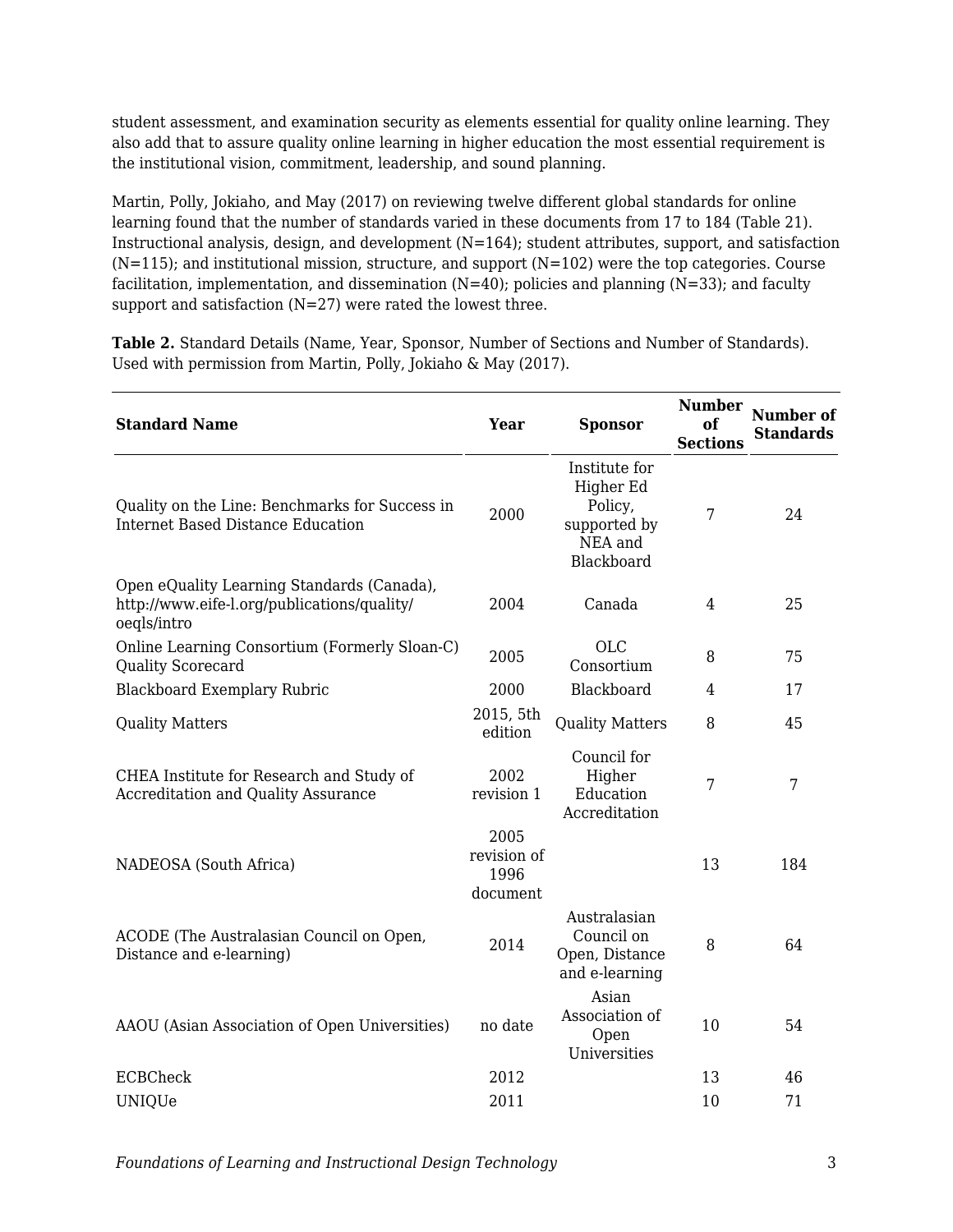These three analyses of the quality standards and frameworks over time echo similar results that institutional factors such as vision, support, and planning are important indicators of quality online learning.

### **Perception of Online Learning**

Several researchers have examined student, faculty, and administrator perceptions of online learning on various online learning characteristics. In the following section, research studies on key online learning characteristics are categorized.

#### **Student Perception**

Table 3 summarizes the key perceptions of students on online learning, including benefits and challenges.

| <b>Online Learning Characteristics</b>                                  | <b>Research Studies</b>                                     |  |
|-------------------------------------------------------------------------|-------------------------------------------------------------|--|
|                                                                         | Schwartzman (2007); Leasure, Davis, &<br>Thievon $(2000)$ ; |  |
| Flexibility and convenience                                             | Petrides (2002); Schrum (2002); Poole's                     |  |
|                                                                         | $(2000)$ :. Karaman $(2011)$                                |  |
| Online discussion helps in providing<br>thoughtful/supporting responses | Meyer (2003);, Petrides (2002);, Vonderwell<br>(2003)       |  |
| Belongingness in online learning community                              | Lapointe $\&$ Reisette (2008)                               |  |
| Interaction and engagement                                              | Greener (2008); Martin, Parker & Deale<br>(2012)            |  |
| Self-aware and self-directed                                            | Greener (2008)                                              |  |
| Lack of immediacy                                                       | Petrides (2002); Vonderwell (2003)                          |  |
| Lack of sense of community/ feeling isolated                            | Vonderwell (2003); Woods (2002)                             |  |

#### **Table 3.** Student Perception of Online Learning

#### **Faculty Perception**

Table 4 summarizes the key perceptions of faculty on online learning, including benefits and challenges.

**Table 4.** Faculty Perception of Online Learning

| <b>Online Learning Characteristics</b> | <b>Research Studies</b>                                       |
|----------------------------------------|---------------------------------------------------------------|
| Flexibility                            | Hiltz, Shea, ∧ Kim (2007)                                     |
| Reach more diverse students            | Hiltz, Shea, & and Kim (2007);, Bolliger & and Wasilik (2009) |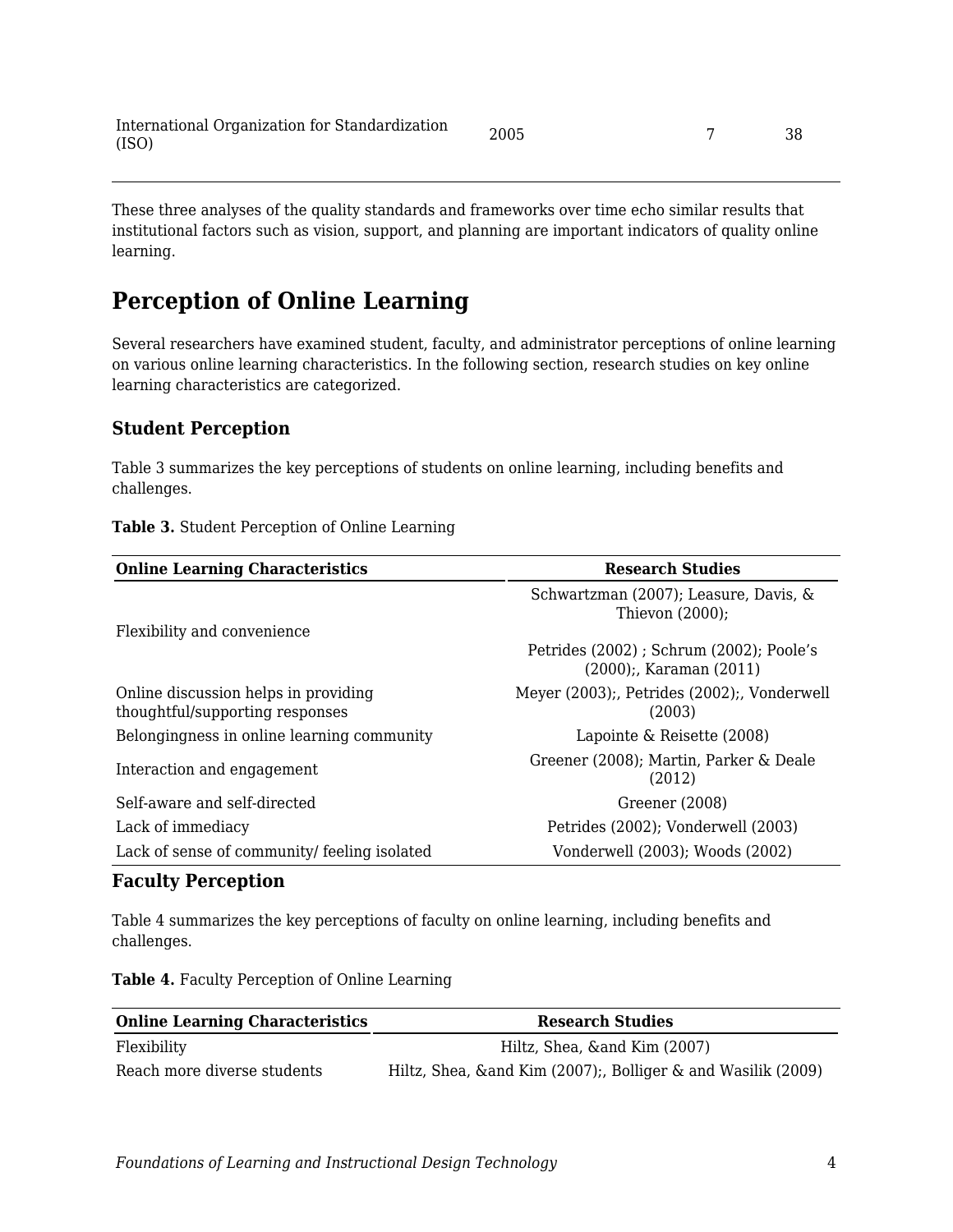| Technological difficulties          | Bolliger & and Wasilik (2009); , Lieblein (2000);, Hunt, Davis,<br>Richardson, Hammock, Akins, & Russ, (2014) |
|-------------------------------------|---------------------------------------------------------------------------------------------------------------|
| Workload issues                     | Bolliger & and Wasilik (2009); Mandernach, Hudson, & Wise,<br>(2013)                                          |
| Importance of Institutional Support | Gaytan (2015);, Martin & and Parker (2014)                                                                    |

#### **Administrators Perception**

Table 5 summarizes the key perceptions of administrators on online learning, including benefits and challenges.

| <b>Online Learning Characteristics</b>                                                                                                                                            | <b>Research Studies</b>                     |
|-----------------------------------------------------------------------------------------------------------------------------------------------------------------------------------|---------------------------------------------|
| Time, cost, instructional design, instructor student relationships, reward<br>structure, degree programs, policy, training                                                        | Rockwell, Schauer,<br>Fritz, & Marx, (1999) |
| Measuring seat time, student outcomes, syllabi consistency, faculty<br>support, faculty input, grading policy and criteria, grading disputes, testing                             | Sellani, & Harrington<br>(2002)             |
| Advocacy for online education, staying informed and learning about online<br>education, collaborating with faculty, procedural changes, changes in<br>schemas and roles           | Garza (2009)                                |
| Faculty compensation and time; organizational change; and technical<br>expertise, support, and infrastructure for online teaching; institutional<br>direction for online learning | Orr, Williams, &<br>Pennington (2009).      |

### **Best Practices for Course Design and Implementation**

The research trends in online learning from the course perspective are organized into two sections: course design and implementation. Muilenburg and Berge (2007) conducted a factor analysis study to determine student barriers to online learning. Eight factors were identified: (1) administrative issues, (2) social interaction, (3) academic skills, (4) technical skills, (5) learner motivation, (6) time and support, (7) cost and internet access, and (8) technical problems. Research in online course design and implementation has tried to address these issues. One example is the development and research of the Community of Inquiry framework (Garrison, Anderson, & Archer, 1999) which provides guidelines for faculty and designers to create meaningful interactive learning experiences that increase the level of social interaction.

#### **Course Design**

Recently, Lister (2014) conducted an analysis of online learning literature to identify patterns and themes for the design of online courses. Four themes emerged: course structure, content presentation, collaboration and interaction, and timely feedback. Similarly, Mayes, Luebeck, Ku, Akarasriworn, and Korkmaz (2011) conducted a literature review around six themes to identify specific recommendations for designing quality online courses. The themes used were learners and instructors, medium, community and discourse, pedagogy, assessment, and content. Recommendations identified included structuring courses, developing student-centered interactive learning activities, building collaboration through group projects, incorporating frequent assessments and strategies for equitable scoring such as rubrics, and providing sufficient detail and soliciting student feedback.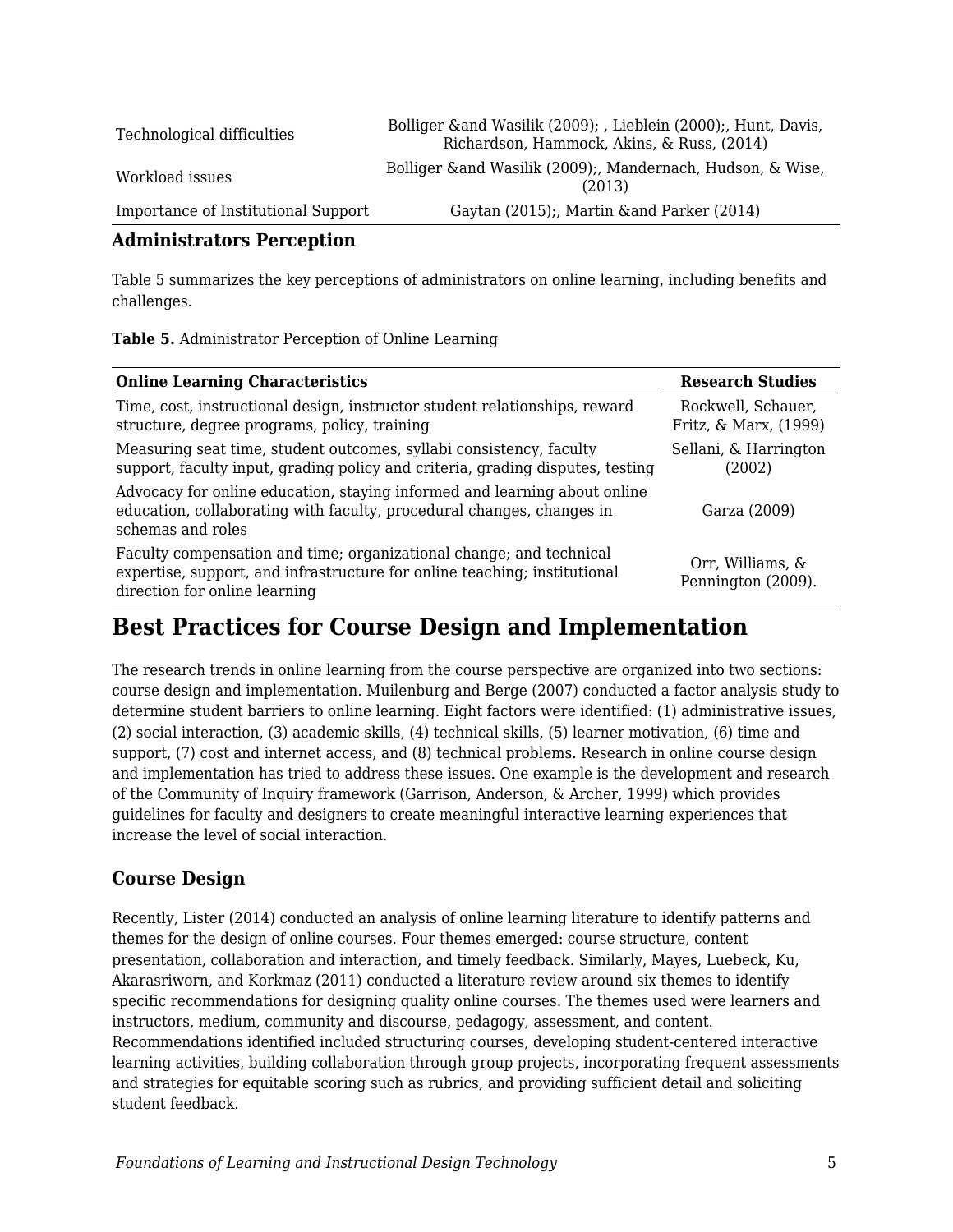Jaggers (2016) developed a course design rubric that assessed organization/orientation, objectives/assessments, interpersonal interaction, and the use of technology for their effects on student achievement. The results showed that well organized courses with specific objectives were more desirable but may not have an impact on student achievement. However, the quality of interpersonal interaction within the courses positively correlated with student grades. The following sections explore research in course design and implementation trends in more depth.

Instructors may have various levels of control over the design of the course structure, depending on organizational philosophies. Lee, Dickerson, and Winslow (2012) defined three approaches to faculty control of course structure: fully autonomous, basic guidelines, and highly specified. When faculty have less control of their course design, the courses are designed by the institution with instructors serving more as facilitators. Regardless of the amount of faculty control, there are basic elements to course structure that research has shown to be effective such as a having a consistent course structure throughout the course (Swan, 2001).

Gamification and the use of games, virtual worlds, and simulations have also gained traction in the online learning research. Gamification is defined as the application of game design elements, such as digital badges, in non-game contexts. Hamari et al. (2014) conducted a literature review of gamification studies and found that gamification can have positive effects, but those effects depended on the context in which the strategies were implemented and the audience. For example, in the context of applying gamification in an educational setting learners experienced increased motivation and engagement. However, some negative outcomes were also identified such as increased levels of competition. However, in areas such as health and exercise increased levels of competition may not be considered a negative outcome. Similarly, the different qualities of the users may also have effects on levels of motivation and engagements. Merchant et al. (2014) conducted a meta-analysis to examine the effects of games, virtual worlds, and simulations as instructional methods. The results showed that students had higher learning gains with games over virtual worlds and simulations. More recently, Clark et al. (2016) found similar results when investigating the literature for effects of games on learning outcomes. The effectiveness of the content delivery method depends on the effectiveness of the design of the instruction and the suitability of the method for the context of instruction.

Assessment affects how learners approach learning and the content as well as how learners engage with one another and the instructor (Kolomitro & MacKenzie, 2017). Students access course content based upon the belief that the course will help them learn and have better outcomes (Murray, Perez, Geist, & Hedrick, 2012). Therefore the design of online assessments should promote active learning and ensure that success depends on retaining course content. Martin and Ndoye (2016) examined learner-centered assessment in online learning and how instructors can use learning analytics to improve the design and delivery of instruction to make it more meaningful. They demonstrated several data analytic techniques that instructors can apply to provide feedback to students and to make informed data- driven decisions during instruction as opposed to after instruction. Applying such techniques can increase retention of online students.

#### **Interaction, Collaboration, and Engagement**

Transactional distance theory defined the feeling of isolation or psychological distance that online learners often experience (Moore, 1989). To lessen transactional distance, Moore defined three types of interaction: (a) learner-to-learner, (b) learner-to-instructor, and (c) learner-to-content to guide faculty to create quality distance education experiences. Bernard et al. (2009) conducted a meta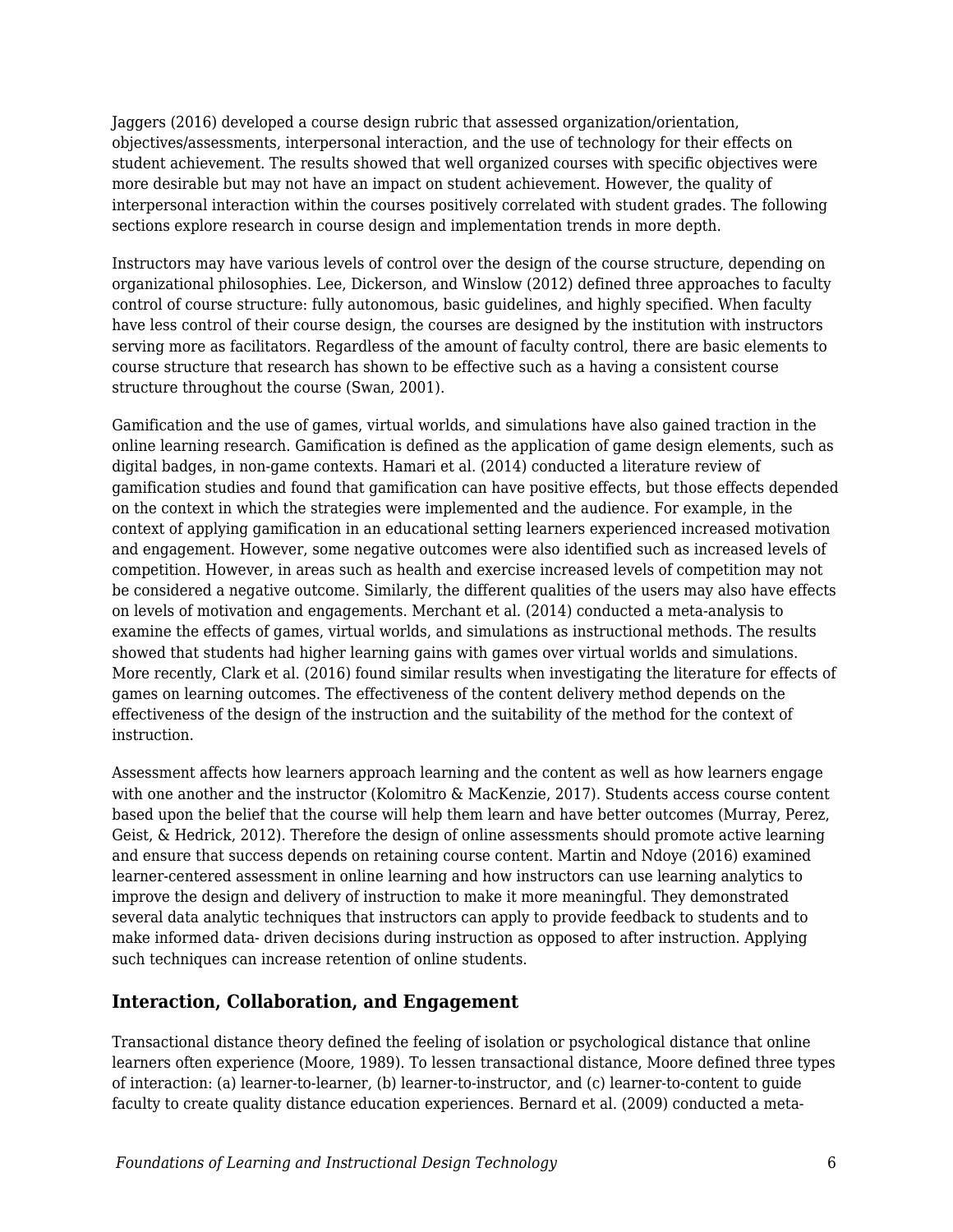analysis on 74 distance education studies on the effects of Moore's three types of interaction and found support for their importance for achievement.

The Community of Inquiry framework built upon these types of interaction and defined a quality education experience for an online learner in terms of three overlapping presences: cognitive, social, and teaching (Garrison, Anderson, & Archer, 1999). However, the Community of Inquiry framework's ability to create deep and meaningful learning experiences has come into question because much of the research used self-reporting, achievement, and perception measures (Rourke and Kanuka, 2009; Annand, 2011).

Another research lens used to address online learner isolation is learner engagement. Engagement in any learning is important. However in online learning engagement is more important because online learners have fewer chances to interact with each other, the instructor, and the institution. Chickering and Gamson (1987) proposed a framework composed of seven principles of good practices to ensure students' engagement. These principles established high standards for face-to-face courses but can be applied to the design and implementation of online courses in order to increase engagement. The table below lists the principles of engagement proposed by Chickering and Gamson and the comparative principles for effective online teaching proposed by Graham et al., (2001).

| <b>Seven Principles of Engagement,</b>                        | <b>Seven Principles of Effective Online Teaching,</b>                                              |  |
|---------------------------------------------------------------|----------------------------------------------------------------------------------------------------|--|
| <b>Chickering and Gamson (1987)</b>                           | Graham, Cagiltay, Lim, Craner, & Duffy (2001)                                                      |  |
| Increases the contact between student and<br>faculty          | Provides clear interaction expectations                                                            |  |
| Provides opportunities for students to work<br>in cooperation | Facilitates meaningful cooperation through well-<br>designed assignments                           |  |
| Encourages students to use active learning<br>strategies      | Requires course project presentations                                                              |  |
| Provides timely feedback on students'<br>academic progression | Provides information and acknowledgment feedback                                                   |  |
| Requires students to spend quality time on<br>academic tasks  | Uses deadlines and milestones to keep students on<br>track                                         |  |
| Communicates high expectations                                | Creates challenging tasks and case studies, and<br>communicates positive feedback for quality work |  |
| Addresses different learner needs in the<br>learning process  | Allows students to choose topics for assessments in<br>order to incorporate diverse views          |  |

**Table 6.** Principles of Engagement

More recently, Dixon (2010) created and validated a scale to measure online learner engagement. The instrument was used to survey 186 online learners from six different campuses. Results showed that multiple communication channels or meaningful and multiple ways of interaction may result in higher learner engagement. However, more research should be conducted to validate these results.

Research on all of these frameworks echo the importance of collaborative or cooperative learning. Borokhovski et al. (2012) conducted a follow-up study to the Bernard (2009) meta-analysis investigating the effects of online collaborative learning on achievement. The results indicated that collaborative learning activities had higher effects on student achievement. Conversely, Oyarzun and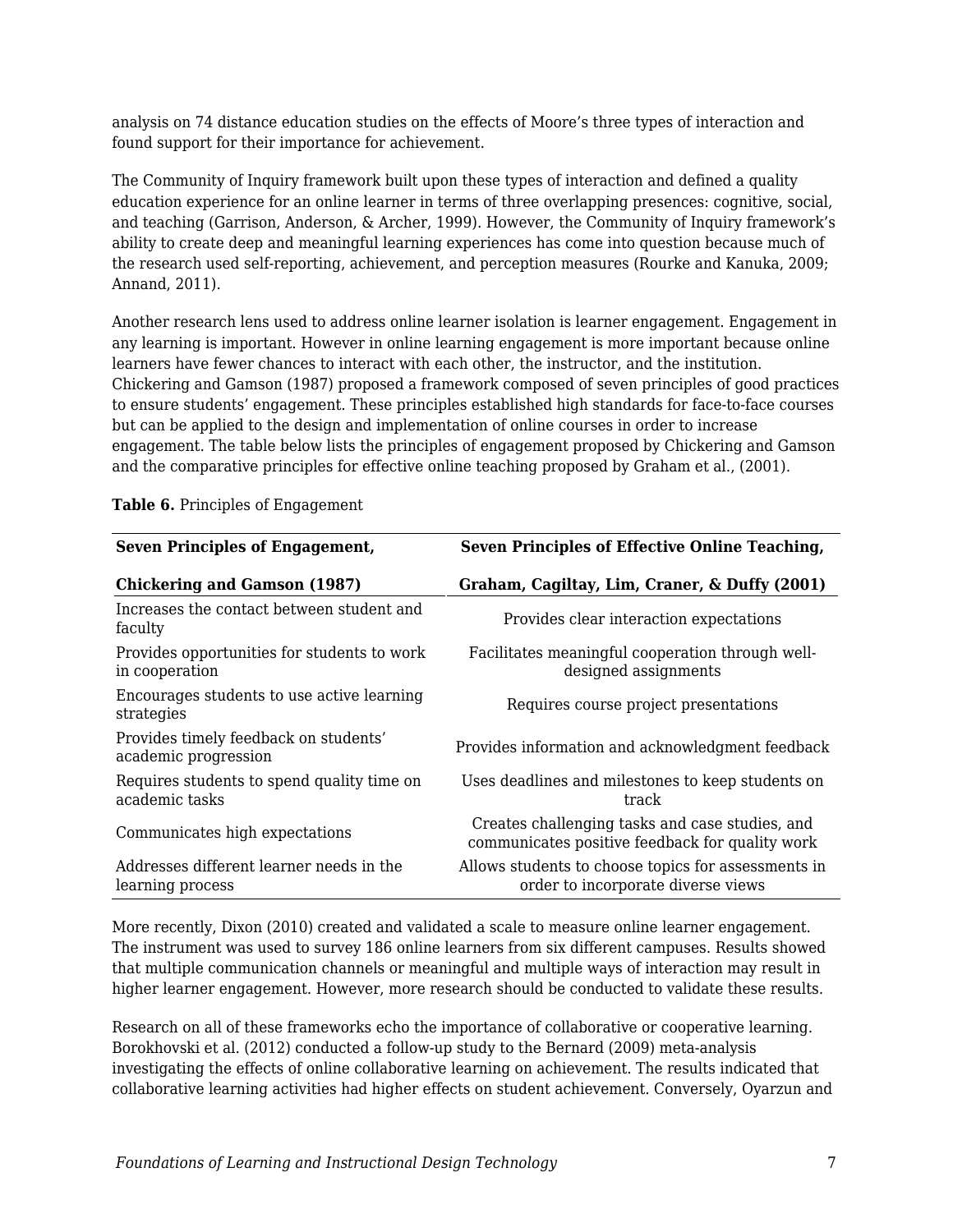Morrison (2013) conducted a quasi-experimental study investigating the effects of cooperative online learning on achievement and found no significant difference in achievement between students who completed the assignment individually or cooperatively. However, more experimental research is needed to validate the effects of collaborative learning and to identify effective methods of online collaborative learning.

#### **Course Implementation**

Muilenburg and Berge (2007) identified several issues related to online learning implementation from the student perspective, including course materials that are not always delivered on time, instructors not knowing how to teach online, lack of timely feedback, and lack of access to instructor. Three of these deal specifically with instructor immediacy or responsiveness. Bodie and Michel (2014) conducted an experimental study manipulating immediacy strategies for 576 participants in an introductory psychology course. Results revealed that learners in the high immediacy group showed greater learning gains and retention. Martin, Wang and Sadaf (2017) investigated the effects of 12 different facilitation strategies on instructor presence, connection, learning, and engagement. They found that students perceived timely response to questions and feedback on assignments from instructors helpful. It was also noted that instructors' use of video aided in building a connection with the instructor. Timeliness and immediacy are common themes in the research. Again, more experimental research should be conducted to identify specific strategies for faculty.

In addition, Oncu and Cankir (2011) identified four main research goals for course design and implementation to address achievement, engagement, and retention issues in online learning. The four goals are (1) learner engagement & collaboration, (2) effective facilitation, (3) assessment techniques, and (4) designing faculty development. They further recommended that experimental research be conducted to identify effective practices in these areas. Thus, there are many frameworks and principles for effective design and implementation of online learning, but there is still a lack of research validating many of these ideas or providing effective cases.

# **Faculty and Learner Support**

#### **Faculty Support**

Several universities who offer online courses are providing online course planning and development support and technology support to their faculty, along with institutional support.

Online teaching can be very demanding on faculty. A recent study found that online teaching demanded 14% more time than traditional teaching and fluctuated considerably during times of advising and assessment (Tomei, 2006). With the spread of online teaching practices in higher education, many academic staff are faced with technological and pedagogical demands that require skills they don't necessarily possess (Weaver, Robbie, & Borland, 2008). The quality of online programs depends upon the pedagogical practices of online teachers; therefore, faculty support in online programs is very important (Baran & Correia, 2014).

Some believe that the success of online teaching depends upon the support of faculty on three main levels: teaching, community, and organization (Baran & Correia, 2014). The teaching level includes assistance with technology, pedagogy, and content through workshops, training programs, and oneon-one assistance. The challenge here is often the fact that academic staff find it hard to adapt to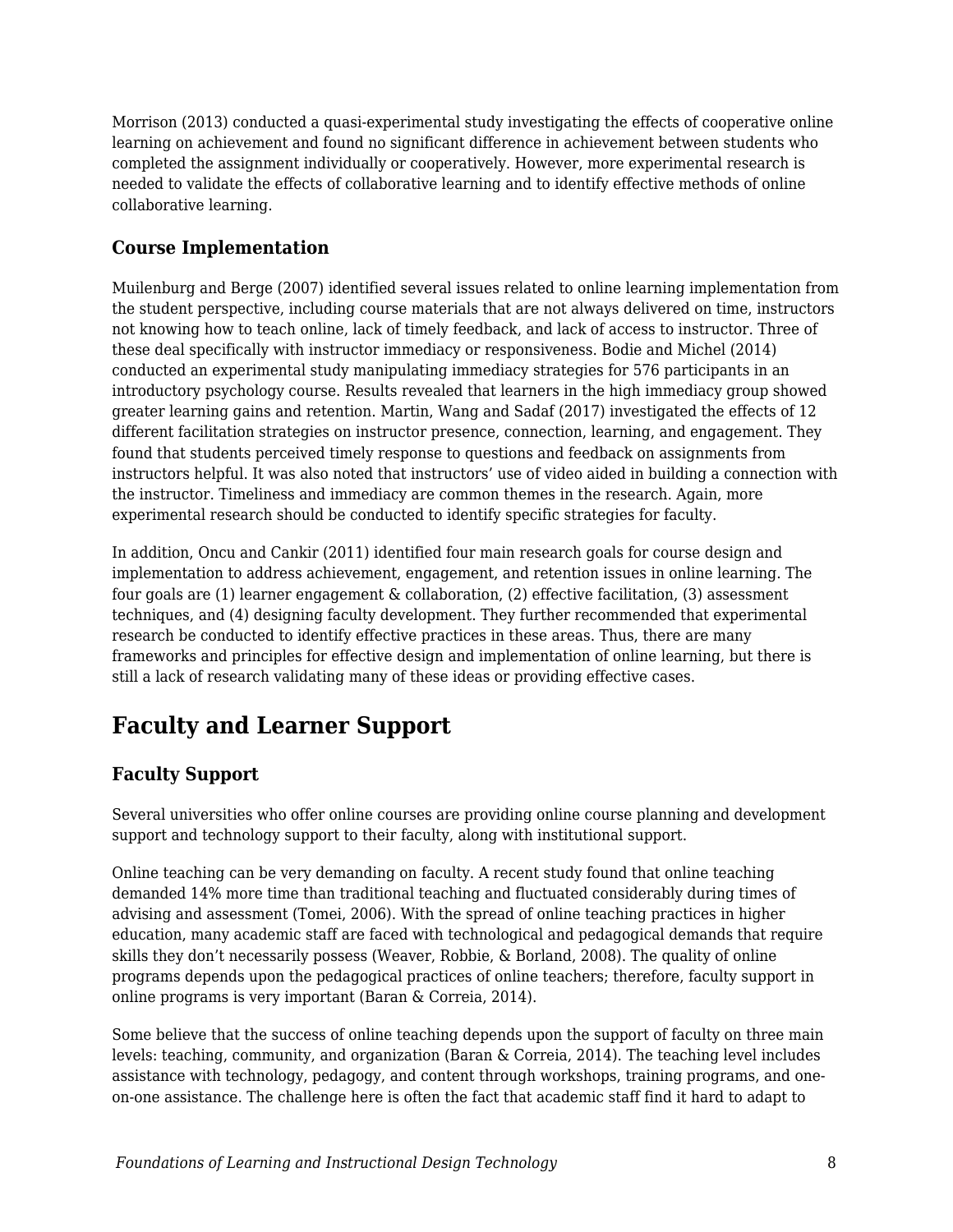changes in their teaching or to allow someone else to tell them how to teach. Therefore individuals who design online programs need to first establish themselves as experts and to be viewed as such by faculty (Weaver, Robbie & Borland, 2008).

The community level includes collegial learning groups, peer support programs, peer observation, peer evaluation, and mentoring programs. Some have highlighted the importance of creating a supportive community for online instructors who often feel isolated (Eib & Miller, 2006). Building learning communities and communities of practice for online teachers as well as providing opportunities for students and online faculty helps combat feelings of isolation (Eib & Miller, 2006; Top, 2012).

The institutional level of support consists of rewards and recognition and the promotion of a positive organizational culture towards online education (Baran & Correia, 2014, p. 97). Institutional support is seen as supremely important (Baran & Correia, 2014; Weaver, Robbie & Borland, 2008). On one hand, if the deans and department heads do not support online teaching, the faculty who does may feel marginalized, unsupported within their discipline, and isolated. On the other hand, if upper management adopts online teaching and pushes for too many changes too quickly, planned implementation and adequate training can be grossly neglected, resulting in dissatisfaction among academic staff (Weaver, Robbie & Borland, 2008).

#### **Learner Support**

Online education is supported by technology-assisted methods of communication, instruction, and assessment. The methods of communication in online learning are very important since feedback given to students depends on them. For some students, synchronous communication helps with receiving direct feedback; whereas, for others, asynchronous communication methods allow for more control on the part of the students to process feedback and respond at their own pace (Gold, 2004). Some have stressed the importance of not simply creating online interaction but rather developing high quality technology-assisted communication to promote student outcomes (Gold, 2004). Students report that the most common negative aspects of online classes are technology problems and feeling lost in cyberspace. On the other hand, they appreciate the flexibility of online classes and find instructor availability and a sense of community to be positive aspects of online learning (El Mansour & Mupinga, 2007).

Community building in online classes has received more attention in recent years. Social presence refers to "the strength of the social relationships and emotional connection among the members of a class or learning community" (Rubin, 2013, p. 119). On an individual level, social presence refers to how involved and engaged each individual student is in the community, and his or her motivation and drive to share, interact, and learn from others. On a community level, social presence refers to the shared sense of belonging of the students in the classroom. Teachers can influence social presence by designing group assignments, creating discussion forums, rewarding community building behaviors and modeling openness and sharing (Rubin, 2013). Teacher presence refers to designing learning experiences, guiding and leading students' work, providing feedback, and facilitating interaction and community building (Rubin, 2013).

Technology characteristics in online learning are important considerations. Some have suggested that interface design, function, and medium richness play a key role in student satisfaction. The medium should accommodate both synchronous and asynchronous communication and the interface should be appealing, well structured, easy to use, allow for different media such as text, graphics,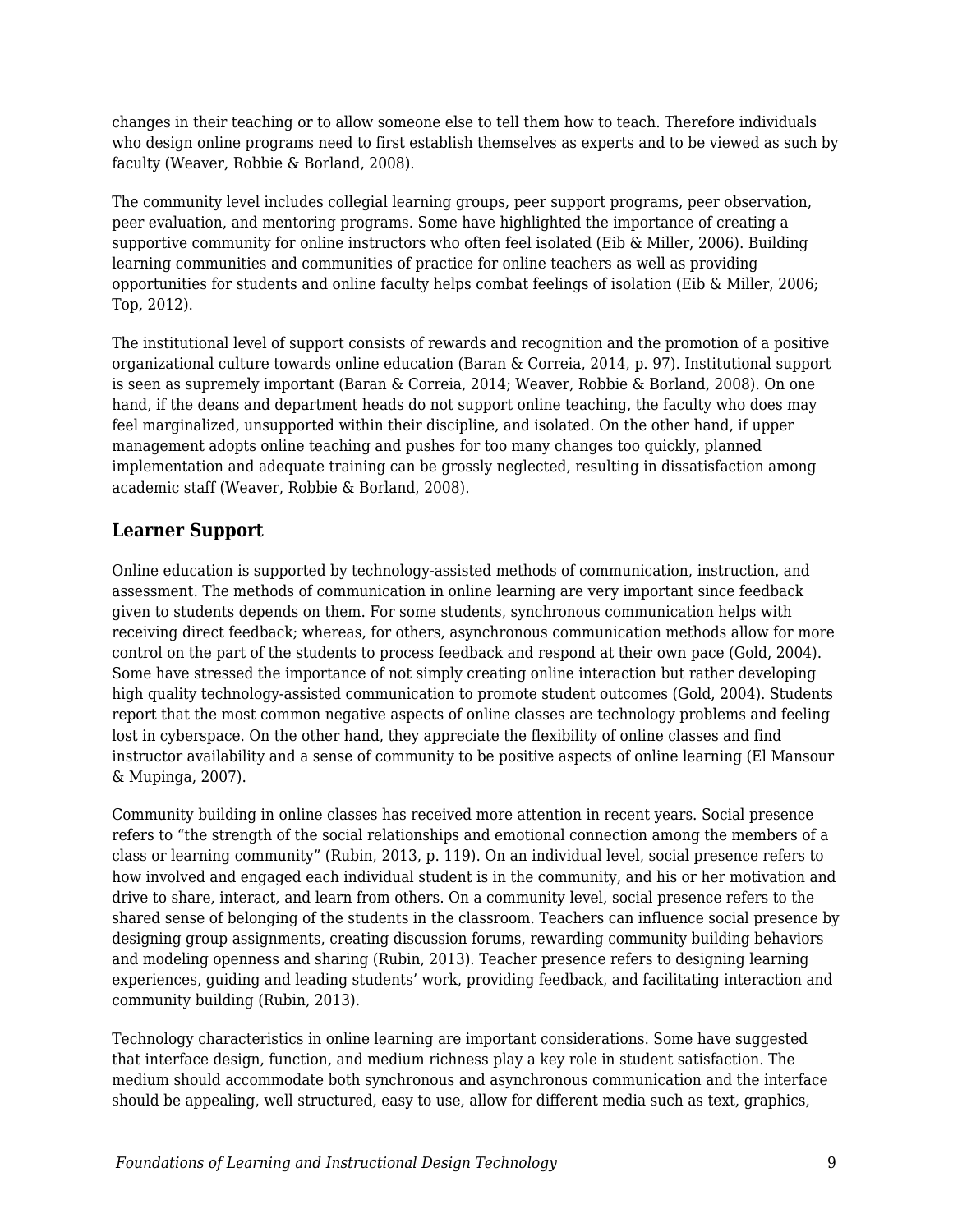and audio and video messages, and have the capability of providing prompt feedback to students (Volery & Lord, 2000). Ice, Curtis, Lunt and Curran (2010), Merry and Orsmond (2007) and Philips and Wells (2007) found that students responded positively to audio feedback.

Within the context of learner support, providing accommodations and support for students with disabilities is also an important consideration in online education. In particular, for students with cognitive impairments, navigating an online course can be particularly challenging, as existing platforms typically do not support such learners (Grabinger, Aplin & Ponnappa-Brenner, 2008).

# **Trends/ Future Directions of Online Learning**

Online learning is bringing about constant change. Smith (2014) in the Educational Technology magazine identified 10 online learning trends to watch. Though this was listed in 2014, these are still trends to consider: (1) big data, (2) gamification, (3) personalization, (4) m-learning, (5) focus on return on investment, (6) APIs, (7) automation, (8) augmented learning, (9) corporate MOOCs, and (10) rise of cloud LMS. In 2017, Friedman (2017) identified the following five online learning trends to watch in 2017: (1) greater emphasis on nontraditional credentials, (2) increased use of big data to measure student performance, (3) greater incorporation of artificial intelligence into classes, (4) growth of nonprofit online programs, and (5) online degrees in surprising and specialized disciplines. It is important for educators to keep up with these changing trends to better prepare students.

# **Additional Resources**

**Table 7.** Journals focusing on Online Learning

| <b>American Journal of Distance Education</b>                                                            | https://edtechbooks.org/-Ce   |
|----------------------------------------------------------------------------------------------------------|-------------------------------|
| Distance Education: An International Journal<br>[https://edtechbooks.org/-eq]                            | https://edtechbooks.org/-eq   |
| Distance Learning Magazine [https://edtechbooks.org/-mD]                                                 | https://edtechbooks.org/-mD   |
| <b>European Journal of Open and Distance Learning (EURDL)</b><br>[http://www.eurodl.org/]                | http://www.eurodl.org/        |
| International Journal of Instructional Technology & Distance<br>Learning [http://www.itdl.org/index.htm] | http://www.itdl.org/index.htm |
| International Journal on E-Learning [https://edtechbooks.org/-oa]                                        | https://edtechbooks.org/-oa   |
| International Journal of Online Pedagogy and Course Design<br>[https://edtechbooks.org/-BV]              | https://edtechbooks.org/-BV   |
| International Review of Research in Open and Distance Learning<br>(IRRODL) [http://www.irrodl.org/]      | http://www.irrodl.org/        |
| <u>Journal of Distance Education [https://edtechbooks.org/-VD]</u>                                       | https://edtechbooks.org/-VD   |
| <u>Journal of Interactive Online Learning [http://www.ncolr.org/jiol/]</u>                               | http://www.ncolr.org/jiol/    |
| Online Journal of Distance Learning Administration                                                       | https://edtechbooks.org/-xe   |
| Online Learning Journal (OLJ)                                                                            | https://edtechbooks.org/-pk   |
| Open Learning: The Journal of Open and Distance Learning<br>[https://edtechbooks.org/-Ku]                | https://edtechbooks.org/-Ku   |
| <b>Turkish Online Journal of Distance Education</b><br>[https://edtechbooks.org/-gd]                     | https://edtechbooks.org/-qd   |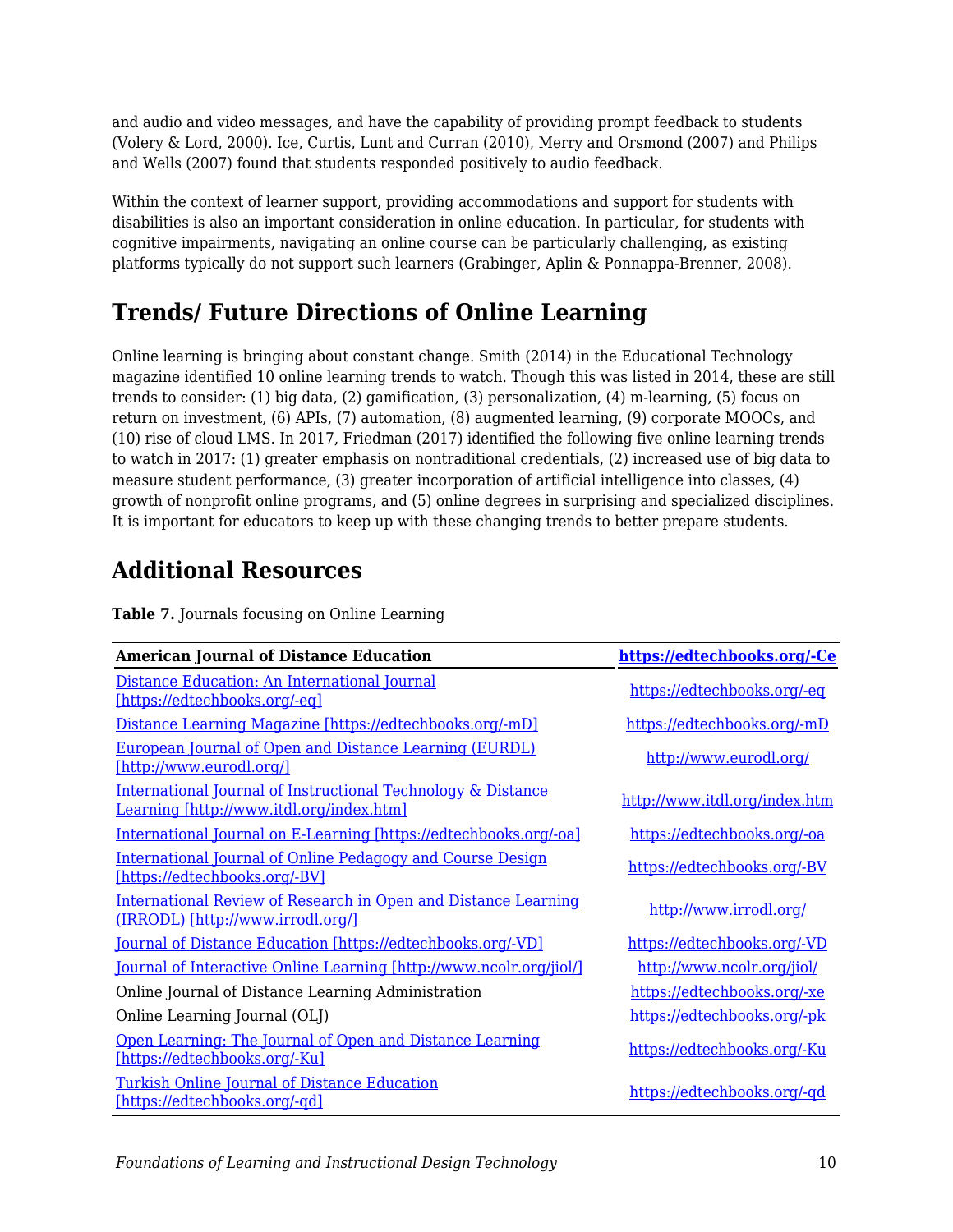#### **Application Exercises**

- What are the strengths and weaknesses of synchronous and asynchronous online education?
- Describe at least 3 factors which have been shown to have a positive impact on distance learning.

### **References**

Baran, E. & Correia, A. P. (2014). A professional development framework for online teaching. Techtrends, 58, 96-102. doi:10.1007/s11528-014-0791-0.

Bodie, L. W., & Michel, M. B. (2014, June). An experimental study of instructor immediacy and cognitive learning in an online classroom. In Intelligent Environments (IE), 2014 International Conference on (pp. 265-272). IEEE.

Bolliger, D. U., & Wasilik, O. (2009). Factors influencing faculty satisfaction with online teaching and learning in higher education. Distance Education, 30(1), 103-116. doi:10.1080/01587910902845949

Borokhovski, E., Tamim, R., Bernard, R. M., Abrami, P. C., & Sokolovskaya, A. (2012). Are contextual and designed student–student interaction treatments equally effective in distance education?. Distance Education, 33(3), 311-329.

Clark, D. B., Tanner-Smith, E. E., & Killingsworth, S. S. (2016). Digital games, design, and learning: A systematic review and meta-analysis. Review of Educational Research, 86(1), 79-122.

Daniel, J. & Uvalic´-Trumbic´, S. (2013) A guide to quality in online learning. Retrieved online from [https://edtechbooks.org/-mP](http://www.chea.org/userfiles/uploads/A%20Guide%20to%20Quality%20in%20Online%20Learning.pdf)

Dixson, M. D. (2012). Creating effective student engagement in online courses: What do students find engaging?. Journal of the Scholarship of Teaching and Learning, 10(2), 1-13.

Eib, B. J., & Miller, P. (2006). Faculty development as community building–an approach to professional development that supports communities of practice for online teaching. International Review of Research in Open and Distance Learning, 7(2)

Friedman, J. (2017). Five Online Education Trends to Watch in 2017. Retrieved online from [https://edtechbooks.org/-IB](https://www.usnews.com/higher-education/online-education/articles/2017-01-05/5-online-education-trends-to-expect-in-2017)

Garrison, D. R., Anderson, T., & Archer, W. (1999). Critical inquiry in a text-based environment: Computer conferencing in higher education. The internet and Higher Education, 2(2), 87-105.

Garza, R. L. (2009). Online education and organizational change. Community College Review, 37(1), 81-101.

Gaytan, J. (2015). Comparing faculty and student perceptions regarding factors that affect student retention in online education. American Journal of Distance Education, 29(1), 56-66.

Grabinger, R. S., Aplin, C., & Ponnappa-Brenner, G. (2008). Supporting learners with cognitive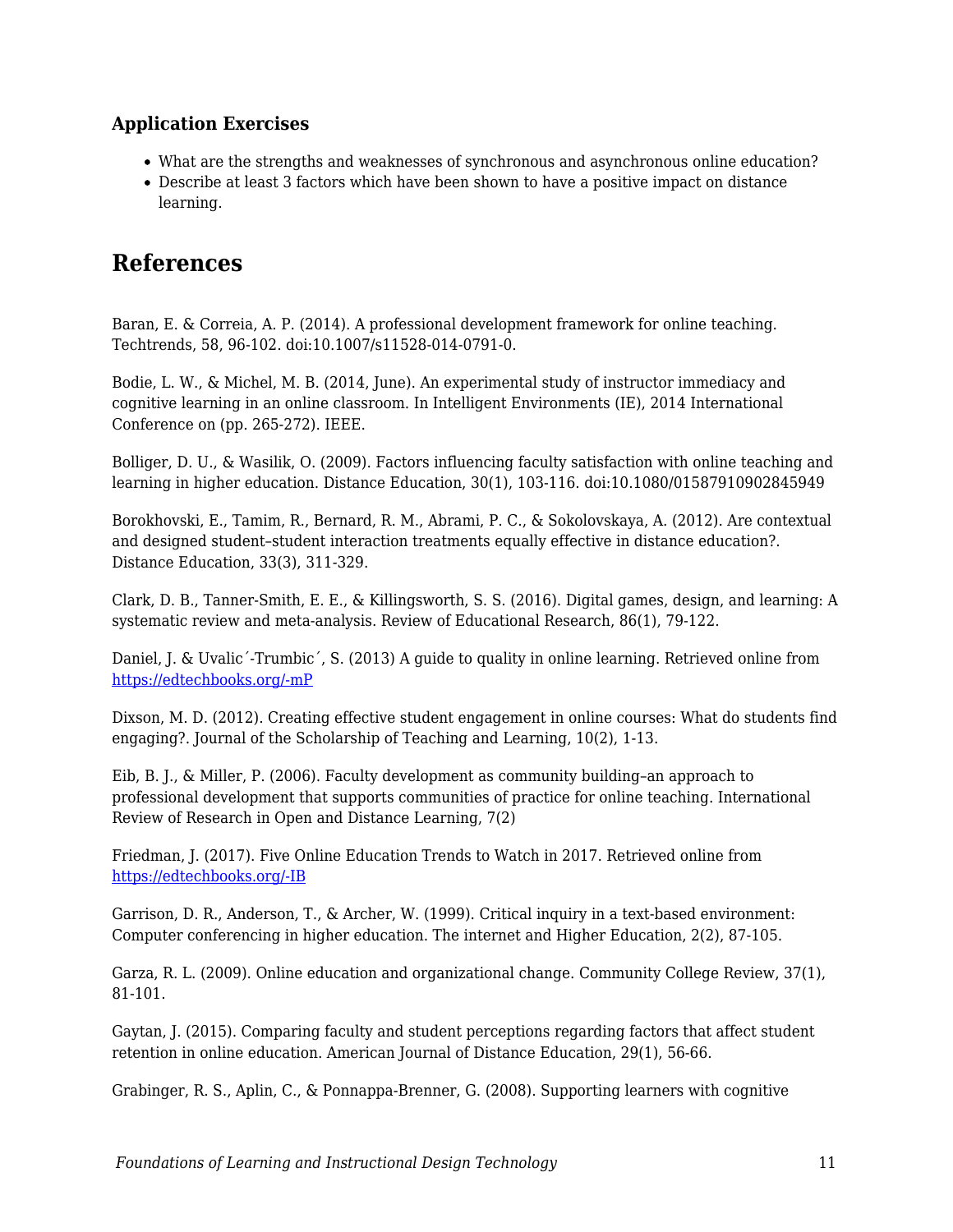impairments in online environments. TechTrends, 52(1), 63-69.

Graham, C., Cagiltay, K., Lim, B. R., Craner, J., & Duffy, T. M. (2001). Seven principles of effective teaching: A practical lens for evaluating online courses. The Technology Source, 30(5), 50.

Greener, S. L. (2008).Self-aware and self-directed: Student conceptions of blended learning. MERLOT Journal of Online Teaching and Learning. 4, 243-253.

Hamari, J., Koivisto, J., & Sarsa, H. (2014, January). Does gamification work?–a literature review of empirical studies on gamification. In System Sciences (HICSS), 2014 47th Hawaii International Conference on (pp. 3025-3034). IEEE.

Hiltz, S. R., Shea, P., & Kim, E. (2007). Using focus groups to study ALN faculty motivation. Journal of Asynchronous Learning Networks, 11(1), 110-124.

Hunt, D., Davis, K., Richardson, D., Hammock, G., Akins, M., & Russ, L. (2014). It is (more) about the students: Faculty motivations and concerns regarding teaching online. Online Journal of Distance Learning Administration, 17(2).

Ice, P., Curtis, R., Phillips, P., & Wells, J. (2007). Using Asynchronous Audio Feedback to Enhance Teaching Presence and Students' Sense of Community. Journal of Asynchronous Learning Networks, 11(2), 3-25.

Karaman, S. (2011). Nurses' perceptions of online continuing education. BMC Medical Education, 11(1), 86.

Kolomitro, K., & MacKenzie, L. W. (2017). Using Assessment to Promote Deep and Active Learning in an Online Anatomy Course. The FASEB Journal, 31(1 Supplement), 584-2.

Lapointe, L., & Reisette, M. (2008). Belonging online: Students' perceptions of the value and efficacy of an online learning community. International Journal on E-Learning, 7, 641-665. <http://editlib.org/p/24419>

Leasure, A., Davis, L., & Thievon, S. (2000). Comparison of student outcomes and preferences in a traditional vs. world wide web-based baccalaureate nursing research course. Journal of Nursing Education, 39, 149-154

Lee, C. Y., Dickerson, J., & Winslow, J. (2012). An analysis of organizational approaches to online course structures. Online Journal of Distance Learning Administration, 15(1), n1.

Lieblein, E. (2000). Critical factors for successful delivery of online programs. Internet and Higher Education, 3(3), 161-174.

Lister, M. (2014). Trends in the design of e-learning and online learning. Journal of Online Learning and Teaching, 10(4), 671.

Lunt, T., & Curran, J. (2010). 'Are you listening please?' The advantages of electronic audio feedback compared to written feedback. Assessment & Evaluation in Higher Education, 35(7), 759-769.

Mandernach, B. J., Hudson, S., & Wise, S. (2013). Where has the time gone? Faculty activities and time commitments in the online classroom. Journal of Educators Online, 10(2), n2.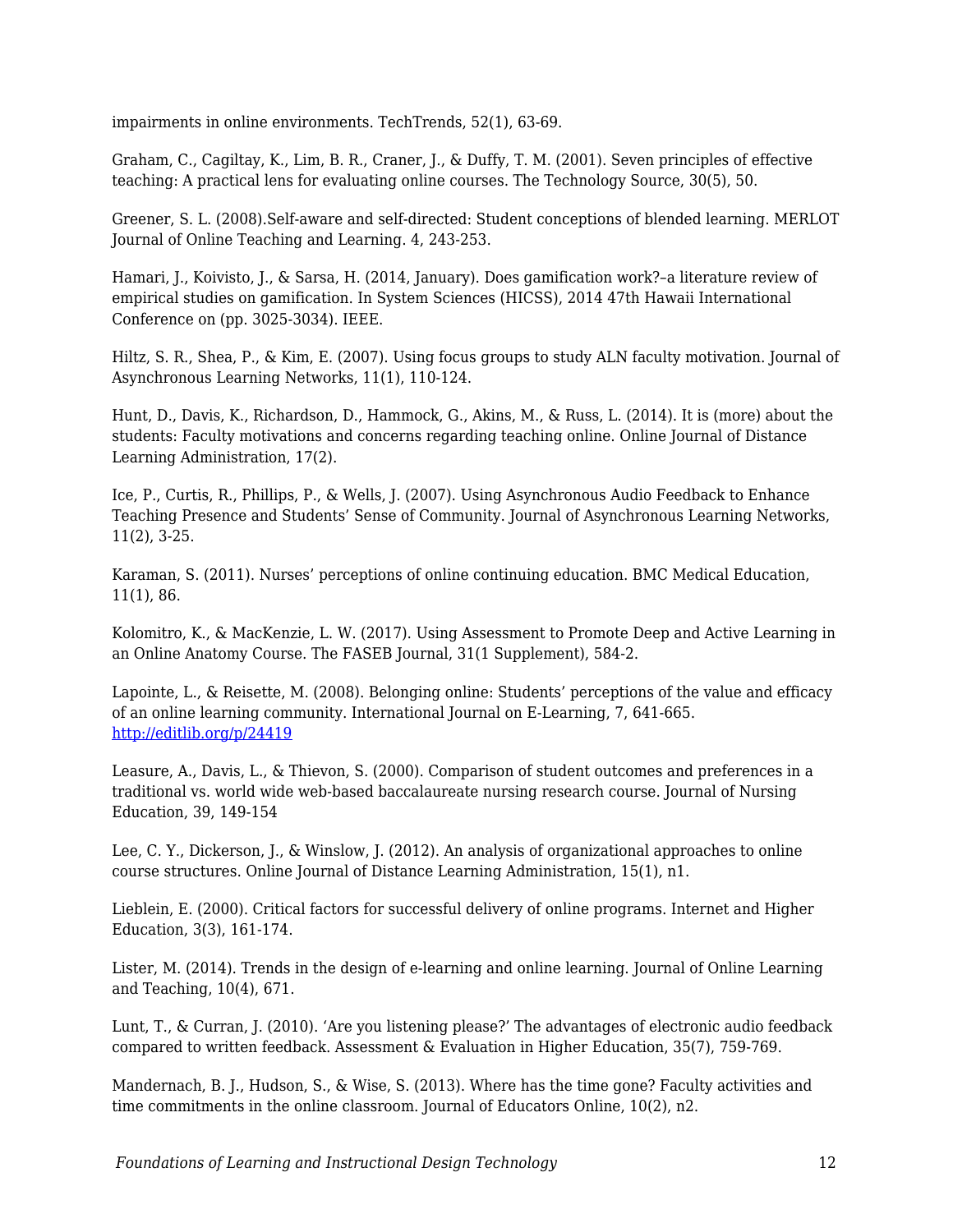[Martin, F., & Ndoye, A. \(2016\). \[https://edtechbooks.org/-iX\]](http://www.florencemartin.net/site2014/publications.html) Using learning analytics to assess student learning in online courses. Journal of University Teaching & Learning Practice, 13(3), 1-20.

Martin, F. & Parker, M.A. (2014). Use of Synchronous Virtual Classrooms: Why, Who and How? MERLOT Journal of Online Learning and Teaching, 10(2), 192-210.

Martin, F., Parker, M. A., & Deale, D. (2012). Examining the interactivity of synchronous virtual classrooms. The International Review of Research in Open and Distance Learning, 13(3), 227-260

Martin, F., Polly, D., Jokiaho, A., & May, B. (accepted). Global standards for enhancing quality in online learning. Quarterly Review of Distance Education.

Mayes, R., Luebeck, J., Ku, H. Y., Akarasriworn, C., & Korkmaz, Ö. (2011). Themes and strategies for transformative online instruction: A review of literature and practice. Quarterly Review of Distance Education, 12(3), 151.

Merchant, Z., Goetz, E. T., Cifuentes, L., Keeney-Kennicutt, W., & Davis, T. J. (2014). Effectiveness of virtual reality-based instruction on students' learning outcomes in K-12 and higher education: A meta-analysis. Computers & Education, 70, 29-40.

Merry, S., & Orsmond, P. (2007, June). Students' responses to academic feedback provided via mp3 audio files. Science Learning and Teaching Conference (pp. 19-20).

Meyer, K. A. (2003). Face-to-face versus threaded discussions: The role of time and higher order thinking. Journal of Asynchronous Learning Networks. 7, 55-65.

Muilenburg, L. Y., & Berge, Z. L. (2005). Student barriers to online learning: A factor analytic study. Distance education, 26(1), 29-48.

Murray, M., Perez, J., Geist, D. & Hedrick, A. (2012). Student interaction with online course content: Build it and they might come. Journal of Information Technology Education, 11, 125-139.

Oncu, S., & Cakir, H. (2011). Research in online learning environments: Priorities and methodologies. Computers & Education, 57(1), 1098-1108.

Orr, R., Williams, M. R., & Pennington, K. (2009). Institutional efforts to support faculty in online teaching. Innovative Higher Education, 34(4), 257.

Petrides, L. A. (2002). Web-based technologies for distributed (or distance) learning: Creating learning-centered educational experiences in the higher education classroom. International Journal of Instructional Media, 29(1), 69.

Poole, D. M. (2000). Student participation in a discussion-oriented online course: A case study. Journal of Rresearch on Ccomputing in Eeducation, 33(2), 162-177.

Rockwell, S. K., Schauer, J., Fritz, S., & Marx, D. B. (1999). Incentives and obstacles influencing higher education faculty and administrators to teach via distance. Faculty Publications: Agricultural Leadership, Education & Communication Department, 53.

Rubin, B. (2013). Measuring the community in online classes. Online Learning, 17(3).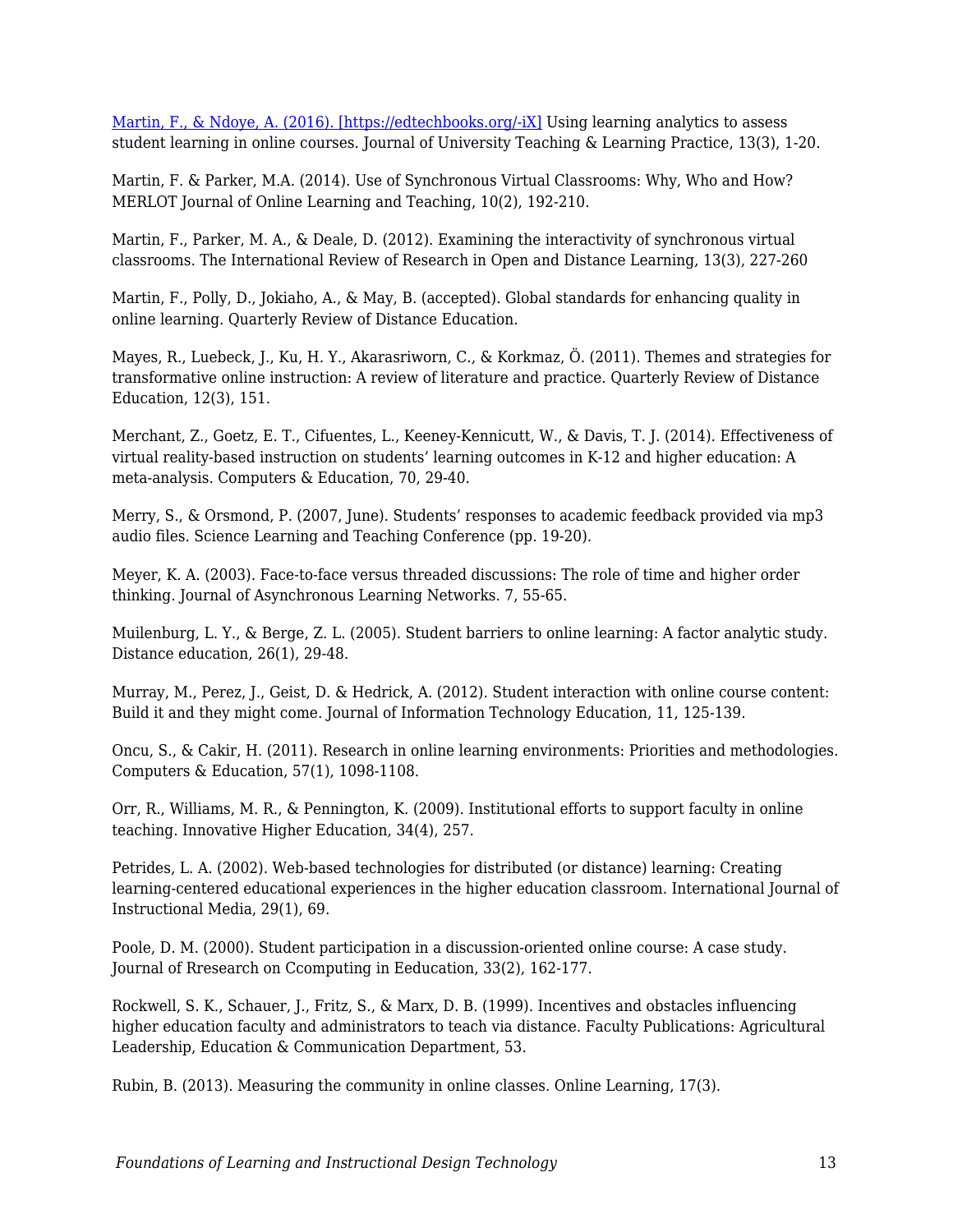Schrum, L. (2002). Oh, What Wonders You Will See–Distance Education Past, Present, and Future. Learning & Leading with Technology.

Schwartzman, R. (2007). Refining the question: How can online instruction maximize opportunities for all students? Communication Education, 56, 113-117. doi:10.1080/03634520601009728

Sellani, R. J., & Harrington, W. (2002). Addressing administrator/faculty conflict in an academic online environment. The Internet and Higher Education, 5(2), 131-145.

Shelton, K. (2011). A review of paradigms for evaluating the quality of online education programs. Online Journal of Distance Learning Administration, 14(1).

Smith, D.F. (2014). 10 Online Learning Trends to Watch in 2015. Retrieved online from [https://edtechbooks.org/-gG](http://www.edtechmagazine.com/higher/article/2014/12/10-online-learning-trends-watch-2015-infographic-0)

Swan, K. (2001). Virtual interaction: Design factors affecting student satisfaction and perceived learning in asynchronous online courses. Distance Education, 22(2), 306-331.

Tomei, L. A. (2006). The impact of online teaching on faculty load: Computing the ideal class size for online courses. Journal of Technology and Teacher Education, 14(3), 531-541.

Top, E. (2012). Blogging as a social medium in undergraduate courses: Sense of community best predictor of perceived learning. The Internet and Higher Education, 15(1), 24-28.

Volery, T., & Lord, D. (2000). Critical success factors in online education. International Journal of Educational Management, 14(5), 216-223.

Vonderwell, S. (2003). An examination of asynchronous communication experiences and perspectives of students in an online course: A case study. The Internet and Higher Education, 6(1), 77-90.

Weaver, D., Robbie, D., & Borland, R. (2008). The practitioner's model: Designing a professional development program for online teaching. International Journal on ELearning, 7(4), 759-774.

Woods Jr, R. H. (2002). How much communication is enough in online courses?–Exploring the relationship between frequency of instructor-initiated personal email and learners' perceptions of and participation in online learning. International Journal of Instructional Media, 29(4), 377.



Please complete this short survey to provide feedback on this chapter: <http://bit.ly/DistLearning>